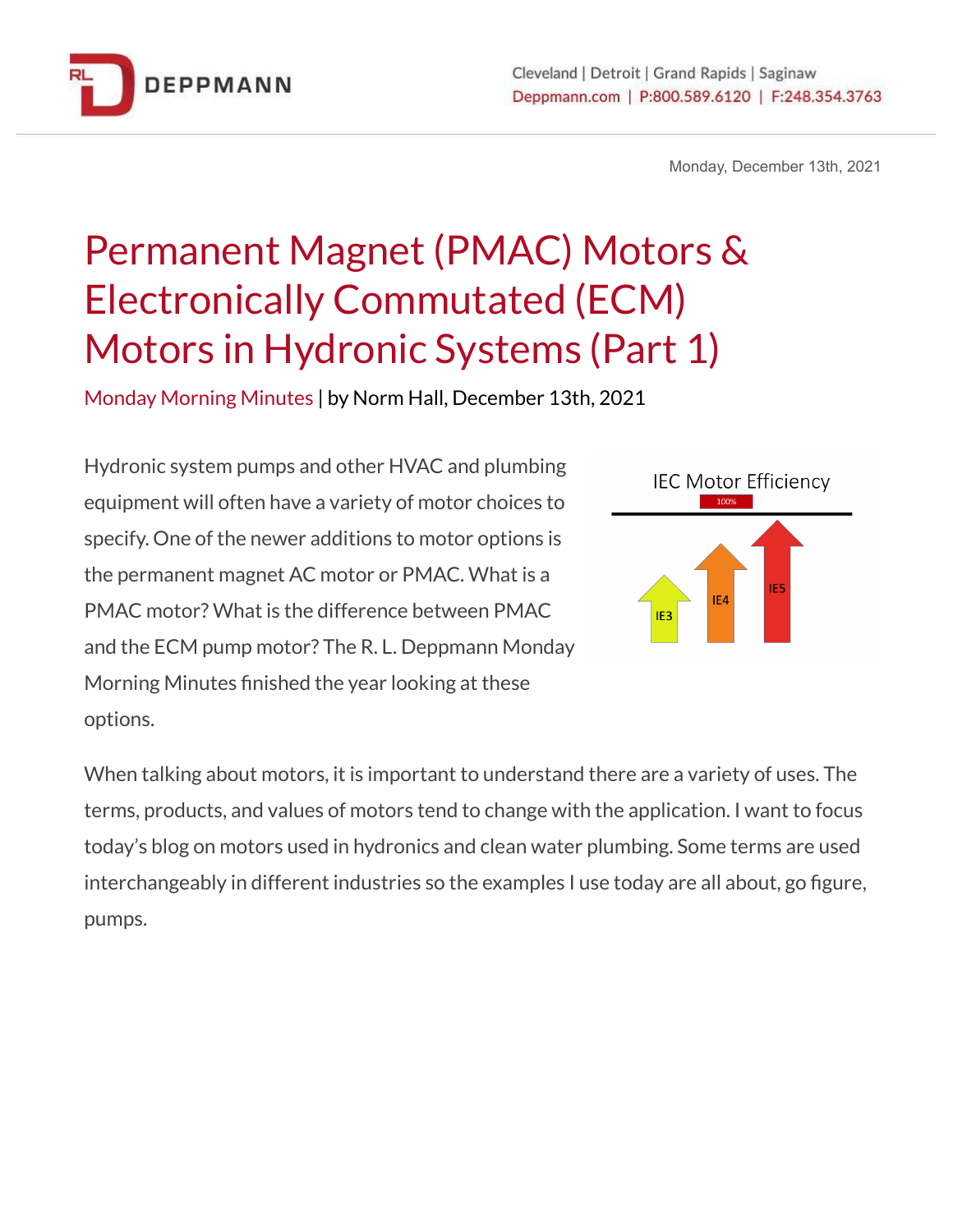#### **ECM Motors and Pumps**



First, both ECM motors and PMAC motors have permanent magnets built into them. ECM is an electronically commutated motor. The motor takes the AC voltage and converts it to DC inside of the motor. There is electronic circuitry which may allow the user to change the speed of the motor manually or automatically. Visit "What is an ECM [Pump"](http://bit.ly/2Bx9NHq) for more information.

The ECM technology can be incorporated into a pump. This does not make the pump a "Smart ECM" pump. It is a pump with an ECM motor. Yes, the motor is more efficient. Yes, the speed of the motor, and thus the pump, can be manually adjusted. Yes, the motor may have the ability to take a 0-10Vdc control signal and adjust the speed automatically. A Smart pump has all this and some internal brains to do things on its own. Visit ["What](https://bit.ly/3pzhogH) are ECM Pumps and ECM Smart [Pumps"](https://bit.ly/3pzhogH) for more information.

In this article we define the ECM motor as a permanent magnet motor with the electronic circuitry built in to vary the speed of the motor. We start with efficiency.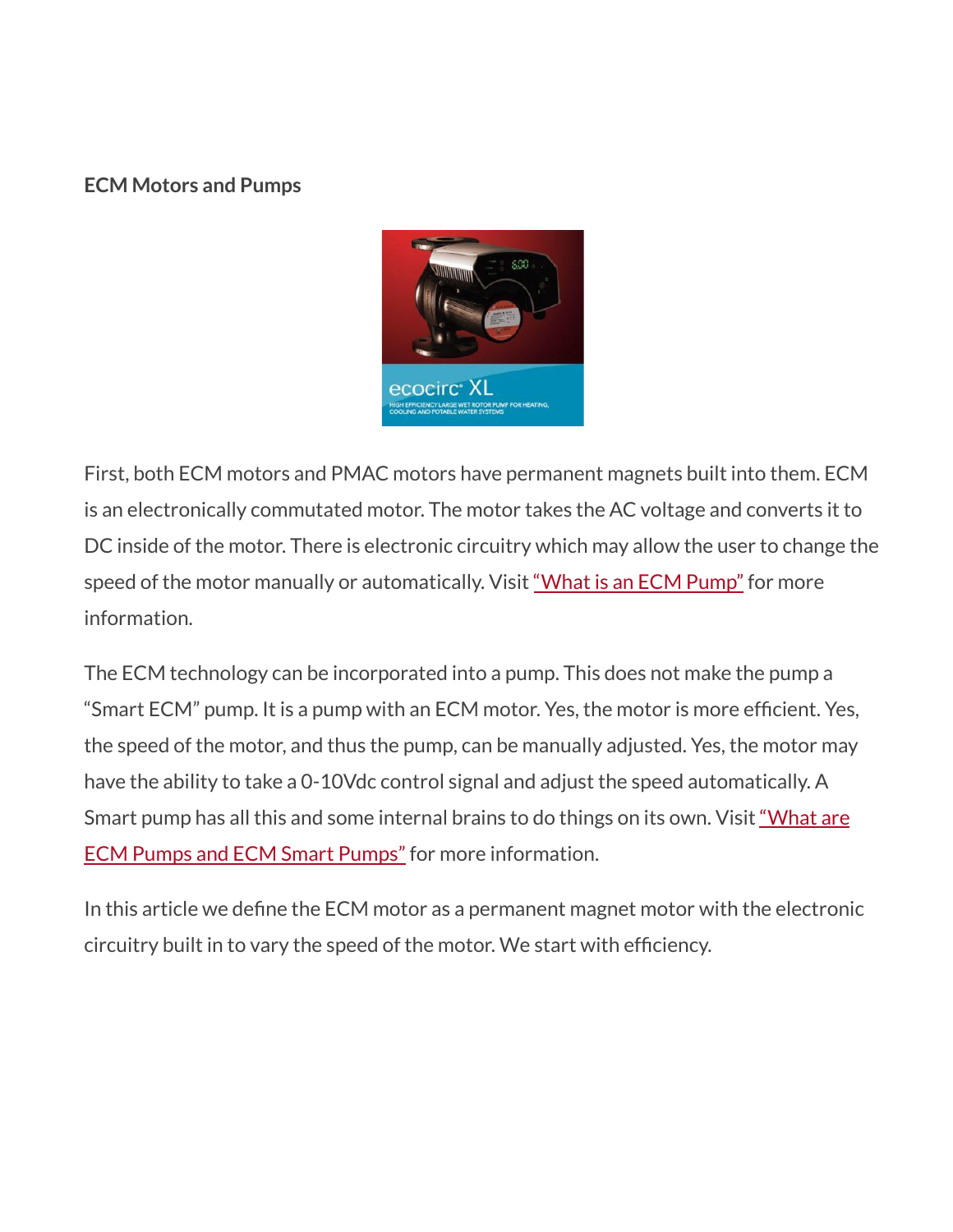

#### **International Efficiency Standards - a Very Short History**

In the 1990s, the United States of America took a leadership position by instituting energy policy standards to improve overall motor efficiencies referred to as EPAct. Our industry was introduced in two steps to the premium efficiency motors which are the standard of HVAC and plumbing specifications in the U.S. today. These standards were only required for motors manufactured or used in the U.S.A. What about the world?

In 2014, the International Electrotechnical [Commission\(IEC\)](https://www.iec.ch/who-we-are) defined global efficiency classes for motors. That standard isIEC 60034-30-1 2014. Our premium efficiency motors meet the IE3 classification.

| <b>Typical 1800 RPM Motor Efficiency</b> |                  |                  |                  |
|------------------------------------------|------------------|------------------|------------------|
| Horsepower                               | IEC <sub>3</sub> | IEC <sub>4</sub> | IEC <sub>5</sub> |
| 1                                        | 85.5%            | 85.5%            | 87.7%            |
| 1.5                                      | 86.5%            | 87.5%            | 89.4%            |
| $\mathfrak{p}$                           | 86.5%            | 88.5%            | 90.2%            |
| 3                                        | 89.5%            | 91.0%            | 92.4%            |
| 5                                        | 89.5%            | 91.0%            | 92.4%            |
| 7.5                                      | 91.7%            | 92.4%            | 93.6%            |
| 10                                       | 91.7%            | 92.4%            | 93.6%            |
| 15                                       | 92.4%            | 93.6%            | 94.5%            |
| 20                                       | 93.0%            | 94.1%            | 95.0%            |
| 25                                       | 93.6%            | 94.5%            | 95.4%            |
| 30                                       | 93.6%            | 94.5%            | 95.4%            |
| <b>Numbers provided by Regal Beloit</b>  |                  |                  |                  |

The IE4 super premium motors are permanent magnet AC motors or PMAC. They may also be some of the ECM motors and pumps. The IE5 Ultra-premium motors are mostly ECM motors.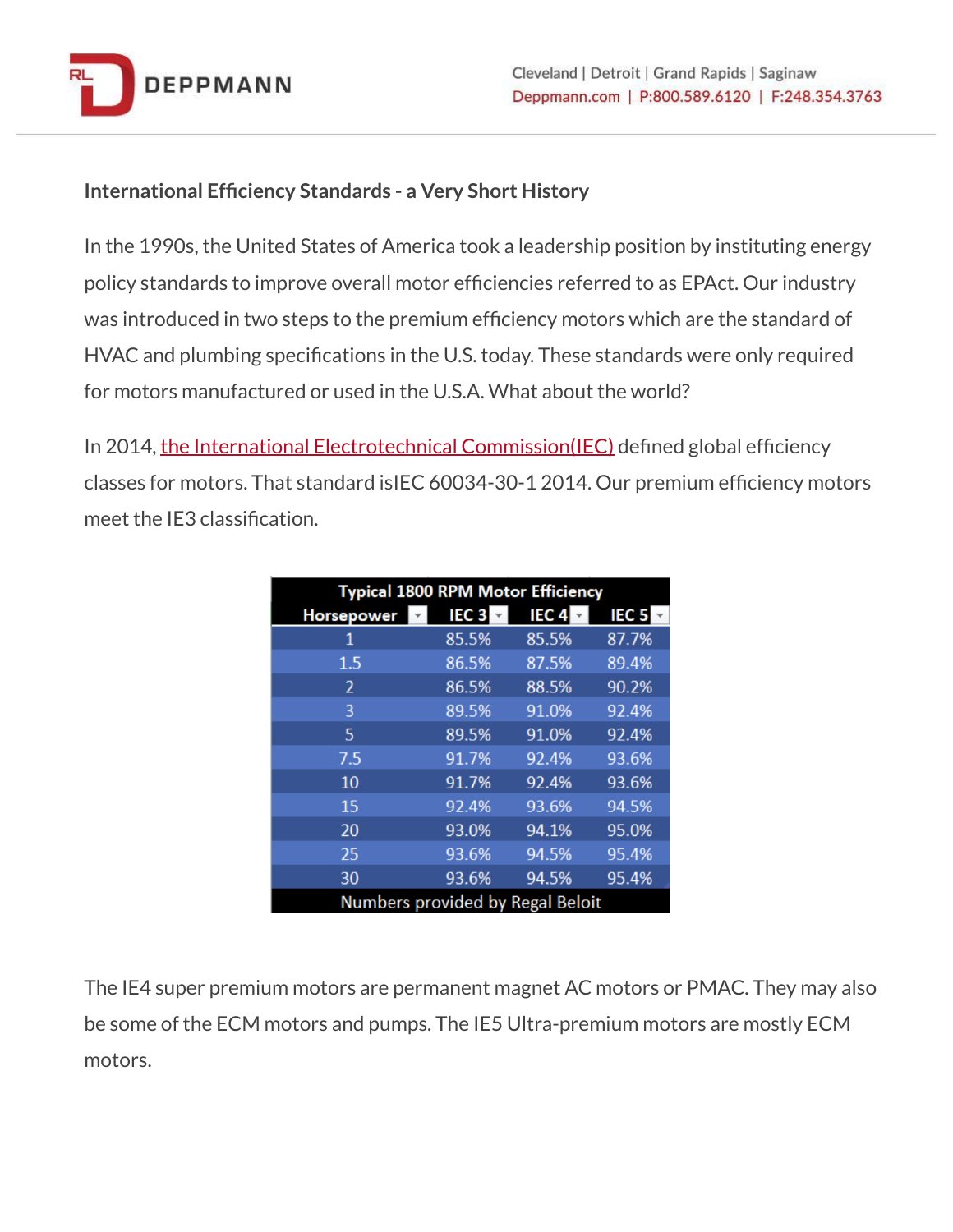The current requirement for motors is the IE3 efficiencies. We see that the IE4 PMAC motors will increase the full load and full speed efficiencies by 1-2%. The ECM motors will trump the PMAC motors by another 1% or so.

### **How Does a PMAC Motor Differ from the Epact Premium Efficiency Motors?**

The motors you normally specify on pumps are Asynchronous induction AC motors. This means that the full speed of the motor is slightly less than the nominal speed. The motor uses a little of the AC power to create the magnetic field. An 1800 RPM premium efficiency motor's full load speed "slips" and could be around 1765 RPM. This reduces the motor's efficiency.

A permanent magnet motor is just that. It has a magnet in it and is always ready to start. No power is needed to create and maintain the magnetic field. This improves efficiency and makes the motor synchronous. The 1800 RPM motor can run at 1800 RPM. The rotor turns at the same speed of the changing magnetic field of the stator. There is no "slip".

This synchronous operation supplies more torque at low speeds. This high torque is important in conveyer belts but of little value in hydronic pumps which are variable torque devices. What this does give you is lower motor temperatures. The motor runs much cooler than our traditional AC motors.

## **How Does a PMAC Motor Differ from the ECM Motors?**

The ECM motors have electronics in them that allows you to change the speed manually or automatically. A PMAC motor requires a variable frequency drive (VFD). The PMAC motor cannot work without a VFD. Our industry uses VFDs on most applications, so this is not a major change.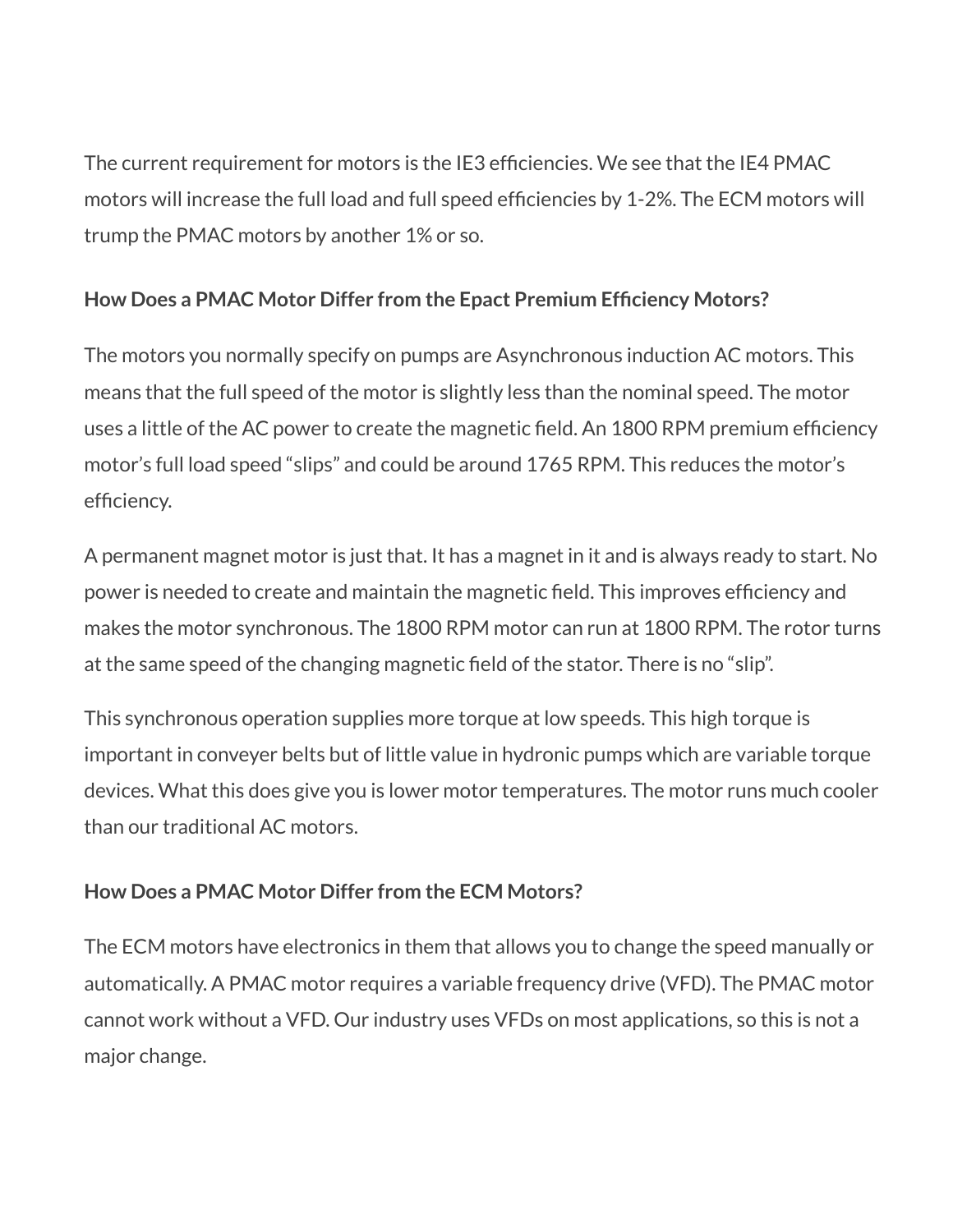

The drive is needed to change the speed of the pump motor to control the flow rate or pressure differential. In a PMAC motor, the VFD is also needed to set the motor to its rated speed. The premium efficiency asynchronous 10 HP motor you currently specify operates at 60 Hz at the nameplate 1765 RPM. A PMAC motor may use 150 Hz to dial the speed into 1800 RPM. I don't want to get too far into the weeds here. Just know that the PMAC motor needs a drive, and the ECM motor is the drive.

Part of the efficiency advantage of the ECM motor is that the external VFD efficiency also adds to the electrical usage. The ECM motors today are limited to about 10 HP and get expensive above 5 HP. The PMAC motors are available up to 20-30 HP.

### **A Huge Advantage of PMAC Motors in Hydronic Systems**

Our friends at Marathon® Motor, Regal Beloit Corp., shared some information about their SyMAX® PMAC motor vs. their premium efficiency motor at part speed. This may interest you more than the couple of percent efficiency increase at full speed. Look at the chart they showed us.